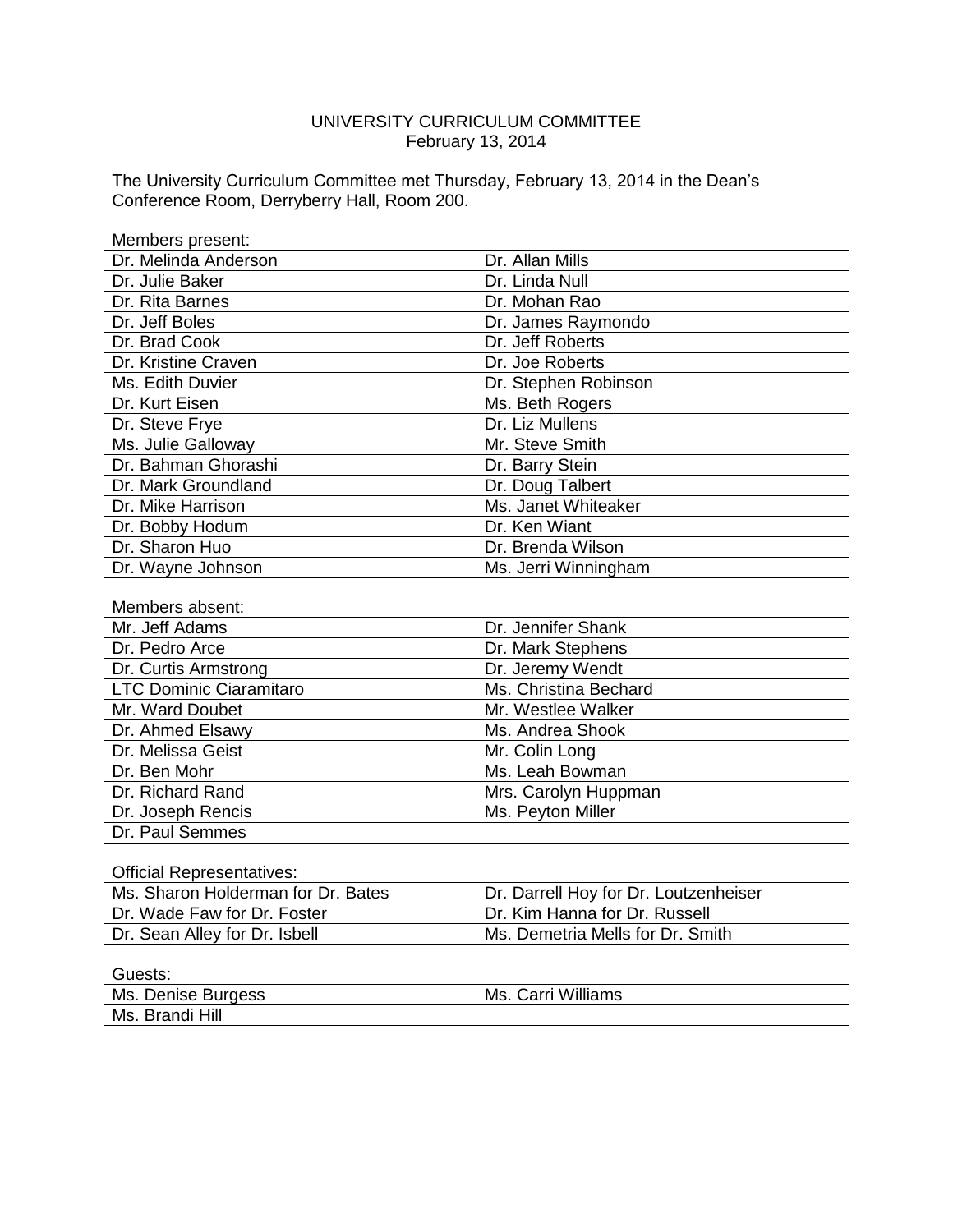# **SUMMARY OF PROCEEDINGS**

- 1. Approval of agenda as revised
- 2. Approval of October 31, 2013 minutes
- 3. Approval of catalog change and course change from the Department of Counseling & **Psychology**
- 4. Approval of course addition from the Department of Earth Sciences
- 5. Approval of course and curriculum changes from the Department of Electrical and Computer Engineering
- 6. Approval of course deletions from the Department of Mechanical Engineering
- 7. Approval of course change from the School of Interdisciplinary Studies
- 8. Approval of course additions from the School of Interdisciplinary Studies
- 9. Approval of curriculum change from the Department of Accounting & Business Law
- 10. Approval of course addition from the Department of Economics, Finance & Marketing
- 11. Approval of course change from the Department of Economics, Finance & Marketing
- 12. Approval of course addition and course and curriculum changes from the Department of Computer Science
- 13. Approval of course and curriculum changes from the Department of Computer Science
- 14. Other Such Matters
	- a. Approval of course changes from the School of Agriculture
	- b. Announcement of nominating committee for 2014-15 chairperson

# **PROCEEDINGS**

# **1. Approval of Agenda as Revised**

Dr. Anderson requested to add to Other Such Matters, a proposal from the School of Agriculture and the announcement of the nomination committee for the 2014-15 chairperson.

**Motion.** Dr. Talbert moved to approve the agenda as revised. The motion was seconded by Dr. Robinson and carried.

# **2. Approval of October 31, 2013 Minutes**

**Motion.** Dr. Talbert moved to approve the October 31, 2013 minutes as submitted. The motion was seconded by Ms. Galloway and carried.

#### **3. Approval of Catalog Change and Course Change from the Department of Counseling & Psychology**

In memorandums dated January 22 and 29, 2014, approval was requested for the following:

Catalog Change: (Jan. 29 memo)

#### Additions:

Freshman Year: UNIV 1020 First Year Connections or General Elective<sup>1</sup>

<sup>1</sup>UNIV 1020 or equivalent is required for first time freshman. Students not required to take UNIV 1020 may take a general elective (it does not have to be a one-hour course). See your academic advisor.

Deletions: Sophomore Year: <sup>1</sup> Electives Credit 12-13.

Course Change: (Jan. 22 memo) From: PSY 4940 Practicum in Psychology Credit 1-3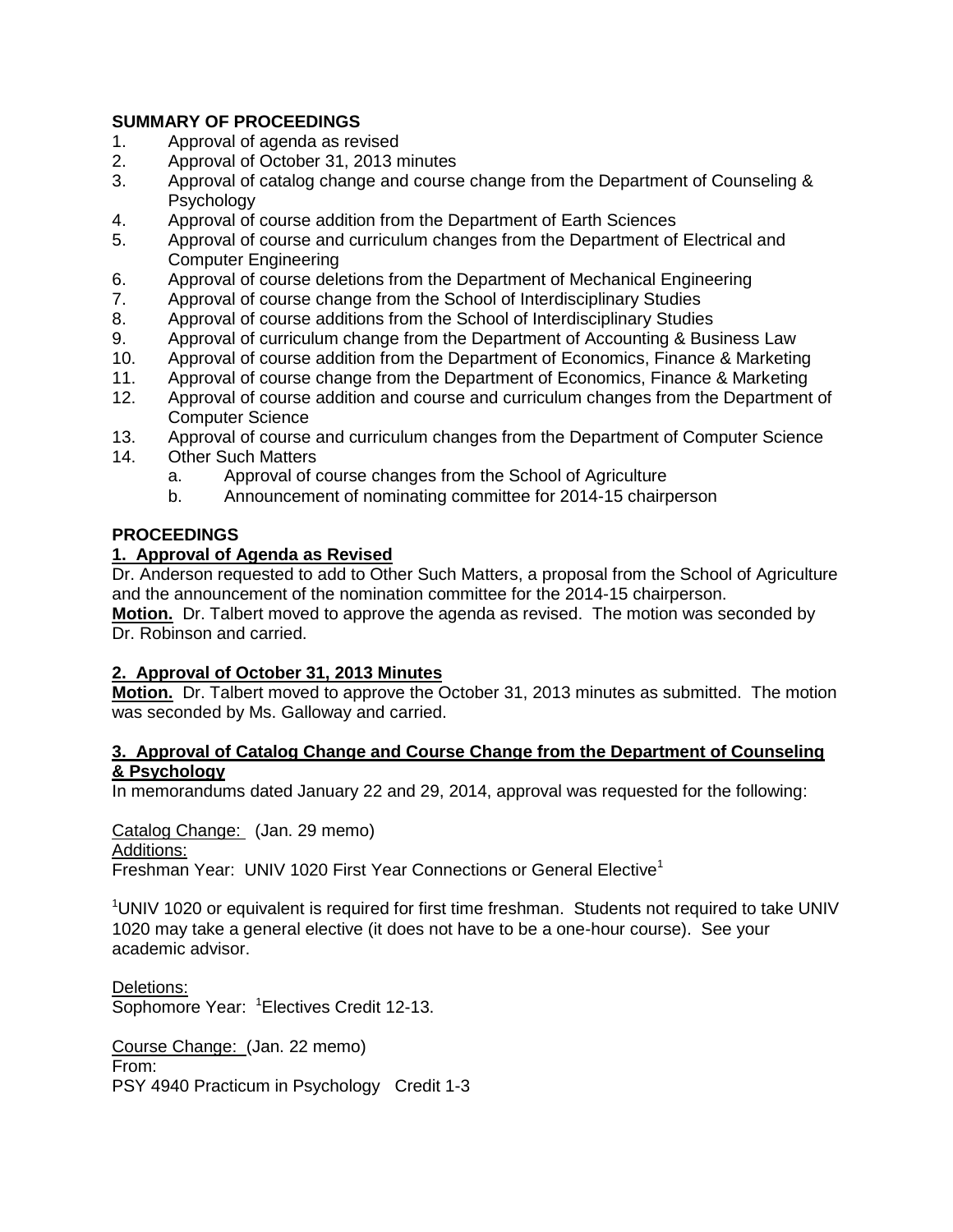Prerequisite: Junior standing required. Supervised application of psychology in educational, therapeutic, or commercial institutions.

To:

PSY 4940 Practicum in Psychology Credit 1-3

Prerequisite: Junior standing required. Supervised application of psychology in educational, therapeutic, or commercial institutions, **or research. May be repeated up to 6 cr. hrs. as long as each practicum assignment is substantially different.**

**Motion.** Dr. Stein moved to approve the changes effective Fall 2014. The motion was seconded by Dr. Eisen and carried.

## **4. Approval of Course Addition from the Department of Earth Sciences**

In a memorandum dated January 22, 2014, approval was requested for the following:

#### Course Addition:

GEOG 1100 Global Climate Change Lec. 3, Credit 3

This is an introduction to the Earth's global climate from an Earth-systems perspective. We will investigate prehistoric and historic fluctuations in Earth's climate, the current climate system, and projections for future climate and climate impacts.

**Motion.** Dr. Harrison moved to approve the addition effective Fall 2014. The motion was seconded by Dr. Stein and carried.

#### **5. Approval of Course and Curriculum Changes from the Department of Electrical and Computer Engineering**

In a memorandum dated January 31, 2014, approval was requested for the following:

Course Changes:

FROM:

**ECE 3300 - Electronics I.** Lec. 3. Credit 3.

Prerequisite: ECE 2020. Introduction to semiconductor junction devices, their physical operation and low frequency equivalent circuits, and single and multi-stage amplifiers, including differential amplifiers.

#### TO:

#### **ECE 3300 - Electronics I.** Lec. 3. Credit 3.

Prerequisite: ECE 2020. Introduction to semiconductor junction devices and their physical operation, mid-band equivalent circuits, single and multi-stage amplifiers, digital electronics, and SPICE simulation.

#### FROM:

## **ECE 3310 - Electronics II.** Lec. 3. Credit 3.

Prerequisite: ECE 3300. Power amplifiers, frequency response of amplifiers, feedback amplifiers, oscillators, and selected analog building blocks.

#### TO:

**ECE 3310 - Electronics II.** Lec. 3. Credit 3.

Prerequisite: ECE 3300. Differential amplifiers, frequency response, negative feedback, power output stages, and SPICE simulation.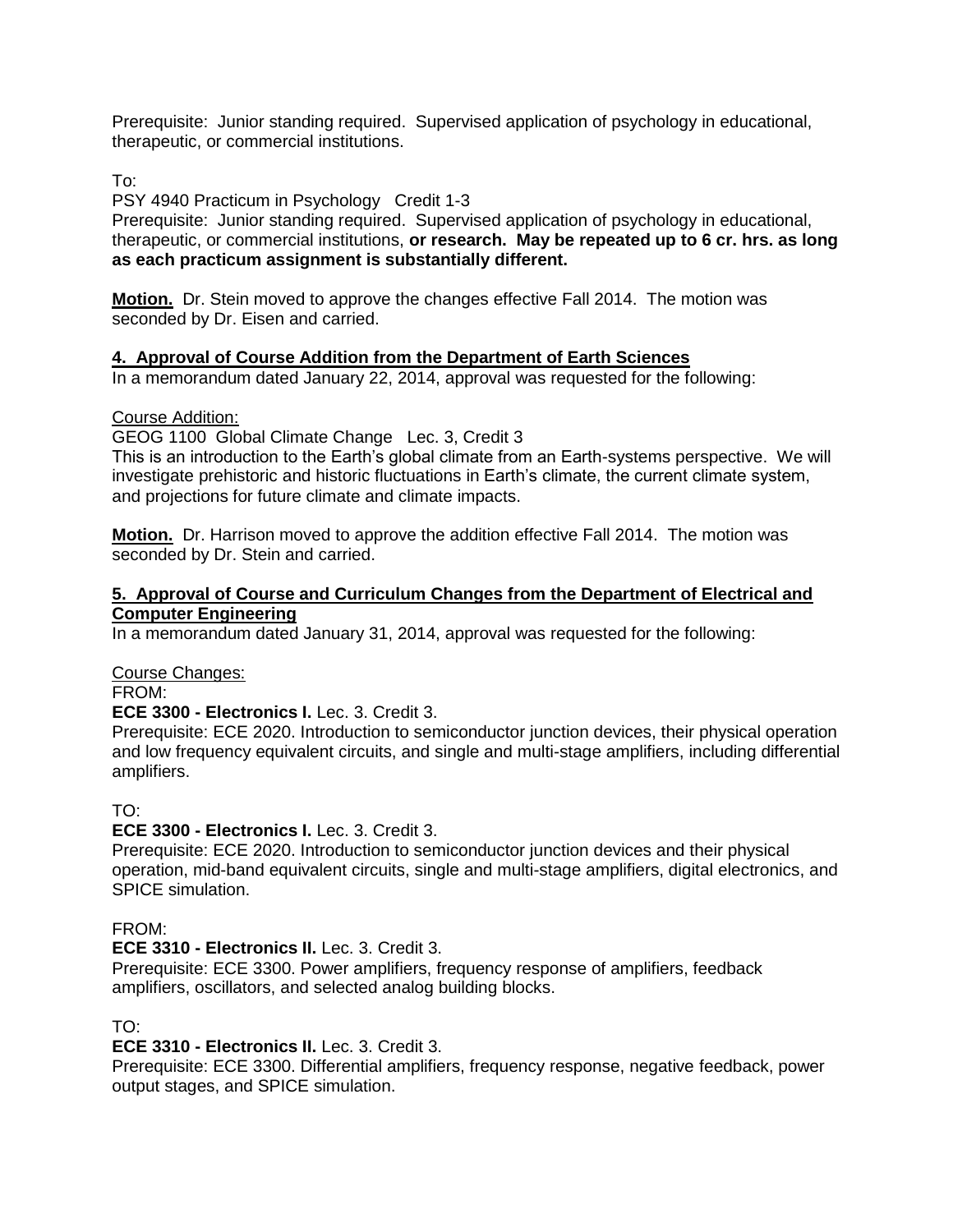Curriculum Additions: **CmpE: None EE: ECE 3310 EE-Mechatronics Concentration: None**

Curriculum Deletions: **CmpE: None EE: Engineering Fundamental Elective – 3 hours EE-Mechatronics Concentration: None**

Curriculum Changes: **CmpE: None EE: Make ECE 3310 a required course in the junior year EE with Mechatronics Concentration: None**

**Motion.** Dr. Hoy, representing Dr. Loutzenheiser, moved to approve the changes effective Fall 2014. The motion was seconded by Dr. Talbert and carried.

#### **6. Approval of Course Deletions from the Department of Mechanical Engineering**

In a memorandum received January 31, 2014, approval was requested for the following:

Course Deletions: ME 4430 Micro & Nano Manufacturing ME 4950 Introduction to MicroElectroMechanical Systems (tri-listed course, only the ME. Listing is being deleted from the catalog)

**Motion.** Dr. Hoy moved to approve the course deletions effective Fall 2014. The motion was seconded by Dr. Talbert and carried.

## **7. Approval of Course Change from the School of Interdisciplinary Studies**

In a memorandum dated January 24, 2014, approval was requested for the following:

Course Change:

From:

UNIV 4113 PRST/LIST Internship Credit Hours 3

Prerequisite: Permission of instructor. Educational activity within an organization dealing with the type of work the student hopes to do upon graduation. The internship is a learning environment where the student is treated as one of the employees but often does not have the pressures of being a full-time employee.

TO:

UNIV 4113 PRST/LIST Internship Credit Hours 3

Prerequisite: Permission of instructor. Educational activity within an organization dealing with the type of work the student hopes to do upon graduation. The internship is a learning environment where the student is treated as one of the employees but often does not have the pressures of being a full-time employee. *Class may be taken twice for a total of (6) credit hours.* **Interdisciplinary Studies majors may take up to (6) credit hours of internship. This may be accomplished through one semester of UNIV 4116 (6 credit hours) or two semesters of UNIV 4113 (3 credit hours).**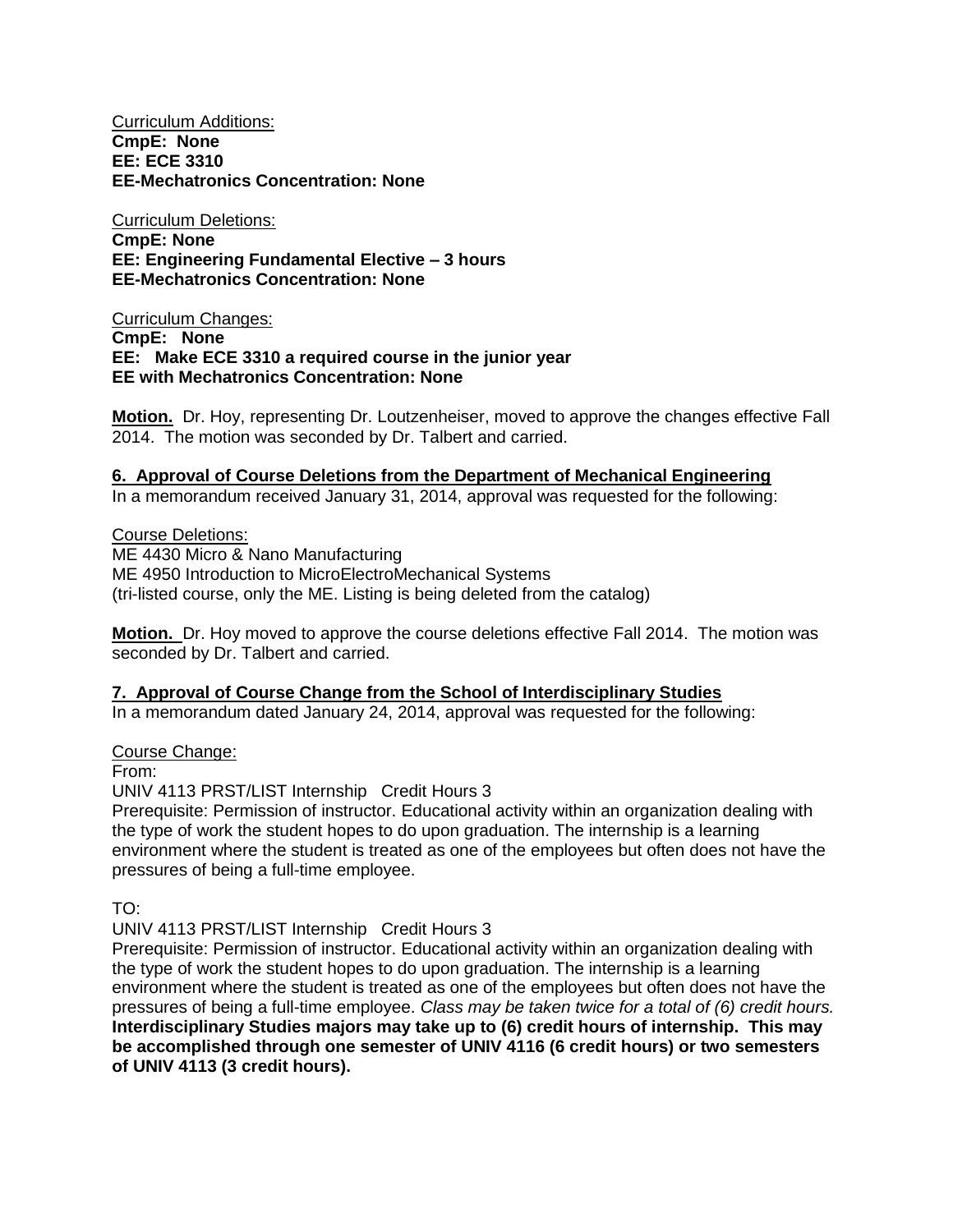For further clarity, Dr. Frye requested that the statement in the Justification be moved up into the course description. (see statement in bold above).

**Motion.** Dr. Frye moved to approve the change as revised. The motion was seconded by Dr. Joe Roberts and carried.

#### **8. Approval of Course Additions from the School of Interdisciplinary Studies**

In a memorandum dated January 31, 2014, approval was requested for the following:

#### Course Additions:

#### **LIST 2091: Service Learning** Lec. 1. Credit 1.

This course provides students the opportunity to engage in a Service Learning Project within the community. Students will have the opportunity to complete twenty service hours at different **a** not for profit organizations, while gaining work experience for the future. In addition to the service hours, students are required to read a textbook related to service learning, complete journal entries, and write reflective essays relating to the work experiences to the text.

## **LIST 2093: Service Learning** Lec. 3. Credit 3.

This course provides students the opportunity to engage in a Service Learning Project within the community. Students will have the opportunity to complete sixty service hours at different **a** not for profit organizations, while gaining work experience for the future. In addition to the service hours, students are required to read a text book related to service learning, complete journal entries, and write reflective essays relating to the work experiences to the text.

#### **LIST 3093: Service Learning** Lec. 3. Credit 3.

This course provides students the opportunity to engage in a Service Learning Project within the community. Students will have the opportunity to complete sixty service hours at different **a** not for profit organizations, while gaining work experience for the future. In addition to the service hours, students are required to read a text book related to service learning, complete journal entries, write reflective essays relating the work experiences to the text, and compile an annotated bibliography relating research articles to the text.

**Motion.** Dr. Frye moved to approve the additions effective Spring 2014. The motion was seconded by Dr. Joe Roberts.

Dr. Frye made a friendly amendment to strike the word "different" and replace with "a" (reflected above). The friendly amendment was accepted by Dr. Roberts and the motion carried.

#### **9. Approval of Course Addition from the Department of Economics, Finance, and Marketing**

In a memorandum dated September 25, 2013, approval was requested for the following:

#### Course Addition:

ECON 4200 Environmental Economics Lec. 3, Credit 3

Preprequisites: AGBE 2100 or ECON 2010. A detailed study of the economic foundations of Environmental Policy and common tools used by environmental economists to measure and analyze benefits and costs of environmental regulation and consider the characteristics of efficient regulation.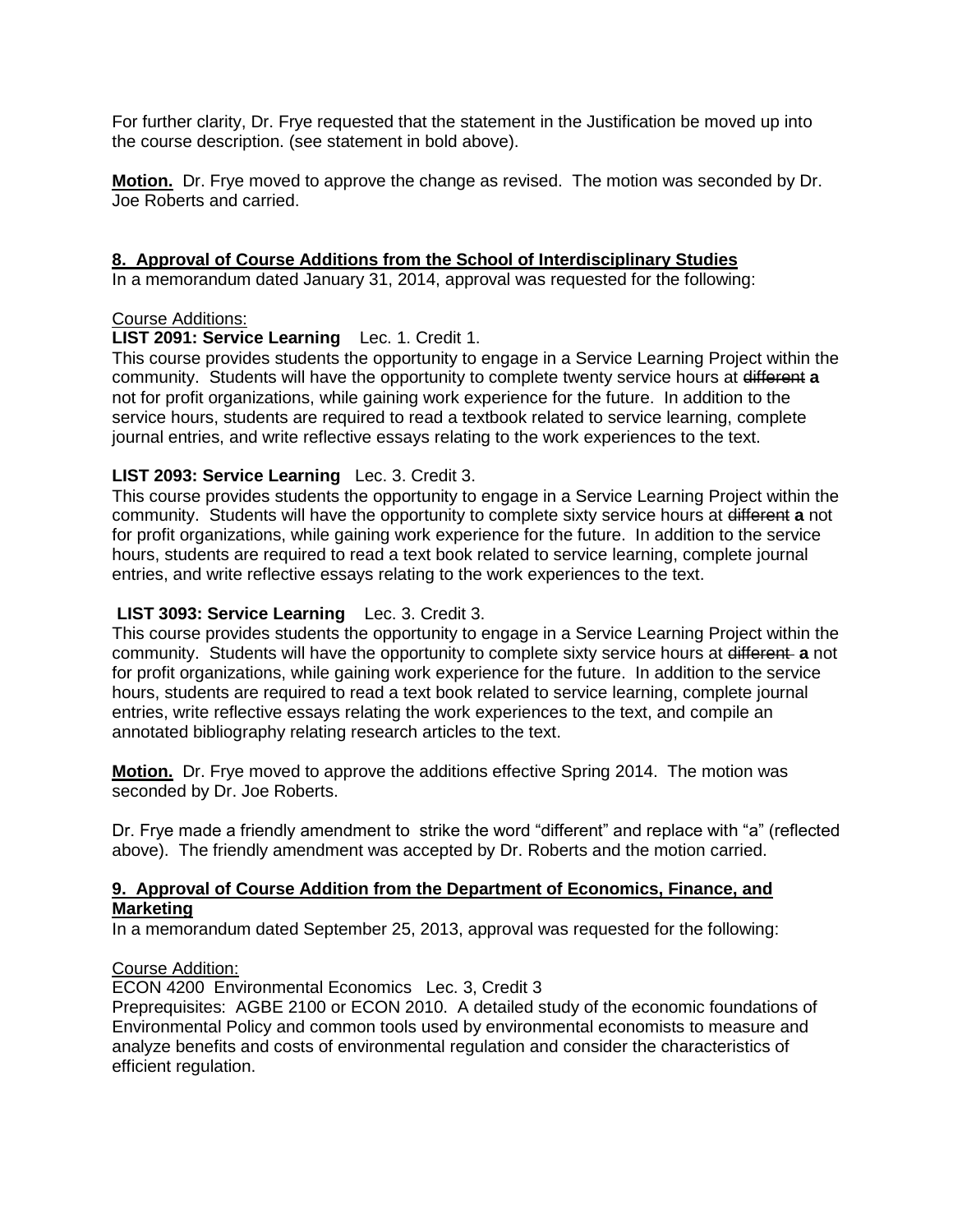**Motion.** Dr. Alley, representing Dr. Isbell, moved to approve the addition effective Spring 2014. The motion was seconded by Dr. Barnes and carried.

## **10. Approval of Course Change from the Department of Economics, Finance, and Marketing**

In a memorandum dated November 7, 2013, approval was requested for the following:

#### Course Change:

#### From:

**FIN 2000 Personal Finance. Lecture 3. Credit 3.** Financial concepts and practices relevant to personal financial decision making. (In order to receive credit toward a degree in business, this course must be taken prior to enrolling in FIN 3210 or its equivalent.)

To:

**FIN 2000 Personal Finance. Lecture 3. Credit 3.** Financial concepts and practices relevant to personal financial decision making. This course may be used as a business elective, but not as a Finance elective.

**Motion.** Dr. Wiant moved to approve the change effective Spring 2014. The motion was seconded by Ms. Galloway and carried.

## **11. Approval of Course Addition, Course and Curriculum Changes from the Department of Computer Science**

In a memorandum dated October 8, 2013, approval was requested for the following:

#### Course Addition:

#### **CSC 4040: Undergraduate Computing Research Experience** Credit 3.

Prerequisite: C or better in CSC 3040 and consent of instructor. This course combines instruction on how to perform computing research with a faculty-mentored research project.

#### **Course Changes**:

Modify prerequisites for CSC 3040 From:

# **CSC 3040 - Professionalism, Communication and Research in Computing**

Lec. 3. Credit 3.

Prerequisite: Junior standing and C or better in CSC 2110, CSC 2111. Social, ethical, and career aspects of computing. Written, oral, and audio-visual communication in computer science; presentation techniques, report preparation, and technical correspondence. Introduction to research in computing.

To:

## **CSC 3040 - Professionalism, Communication and Research in Computing**

Lec. 3. Credit 3.

Prerequisite: Junior standing, SPCH 2410 or PC 2500, and C or better in CSC 2110, CSC 2111. Social, ethical, and career aspects of computing. Written, oral, and audio-visual communication in computer science; presentation techniques, report preparation, and technical correspondence. Introduction to research in computing.

Modify description of CSC 2500 From: **CSC 2500 - Unix Laboratory** Lec. 1. Lab 1. Credit 1.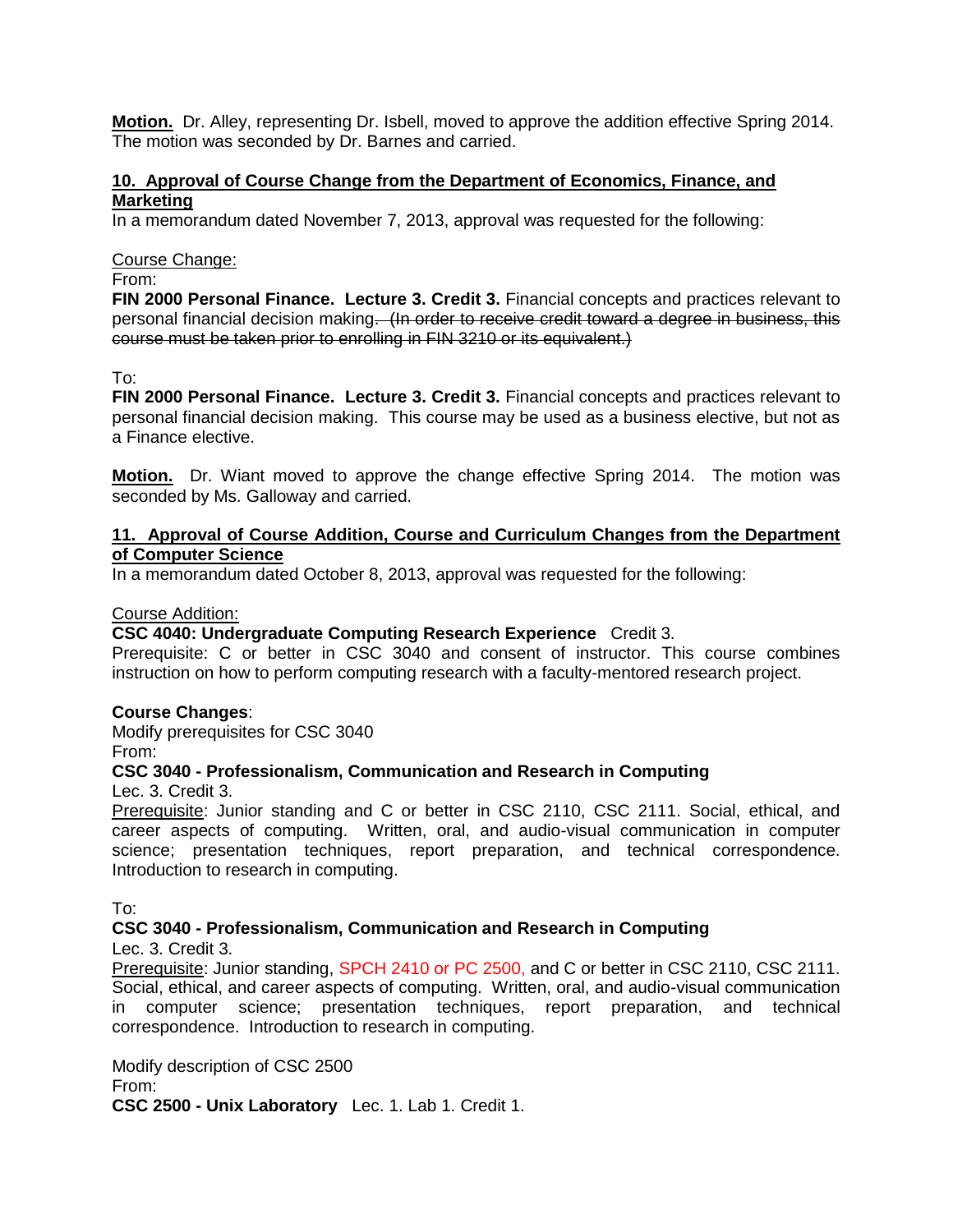Prerequisite: C or better in CSC 2110 and CSC 2111. Introduction to the facilities, tools, and development procedures in an environment designed for systems programming. Prerequisites may be taken concurrently.

## To:

#### **CSC 2500 - Unix Laboratory** Lab 2. Credit 1.

Prerequisite: C or better in CSC 2110 and CSC 2111. Introduction to UNIX operating systems, the facilities, tools, and development procedures in an environment designed for systems programming. Prerequisites may be taken concurrently.

Change title and description of CSC 4575 From:

#### **CSC 4575/5575 - Information Assurance and Security** Lec. 3. Credit 3.

Prerequisite: Junior standing and C or better in CSC 2110, CSC 2111. IAS fundamentals, IAS policies and models, access control, malicious codes, vulnerability analysis, network security, database security, program security, and basic cryptography.

To:

#### **CSC 4575/5575 - Information Assurance and Cryptography** Lec. 3. Credit 3.

Prerequisite: Junior standing and C or better in CSC 2110, CSC 2111. Course introduces students to the fundamentals of information assurance and cryptographic techniques along with their application to the prevention, detection, and mitigation of cyber threats.

Modify prerequisites for CSC 4610

From:

#### **CSC 4610 - Software Engineering I** Lec. 2. Lab. 2. Credit 3.

Prerequisite: C or better in CSC 2120, CSC 2400, CSC 3300, and senior standing. Course covers process models, agile methods, requirement analysis, design, testing, usability, configuration management and project management.

To:

#### **CSC 4610 - Software Engineering I** Lec. 2. Lab. 2. Credit 3.

Prerequisite: C or better in CSC 2120, CSC 2400, CSC 3030 or 3040, and CSC 3300 and senior standing. Course covers process models, agile methods, requirement analysis, design, testing, usability, configuration management and project management.

#### **Curriculum Changes**:

Change the "upper division computer science" definition (footnote 4) in the CSSC curriculum to prevent students in our CSSC concentration from using CSC 4990 (computer science internship) as a CSC upper division elective.

Current footnote: <sup>4</sup>Take any additional 3000- or 4000-level CSC course.

Proposed footnote: <sup>4</sup>Take any additional 3000- or 4000-level CSC course except CSC 4990

**Motion.** Dr. Talbert moved to approve the addition and changes effective Fall 2014. The motion was seconded by Ms. Galloway and carried.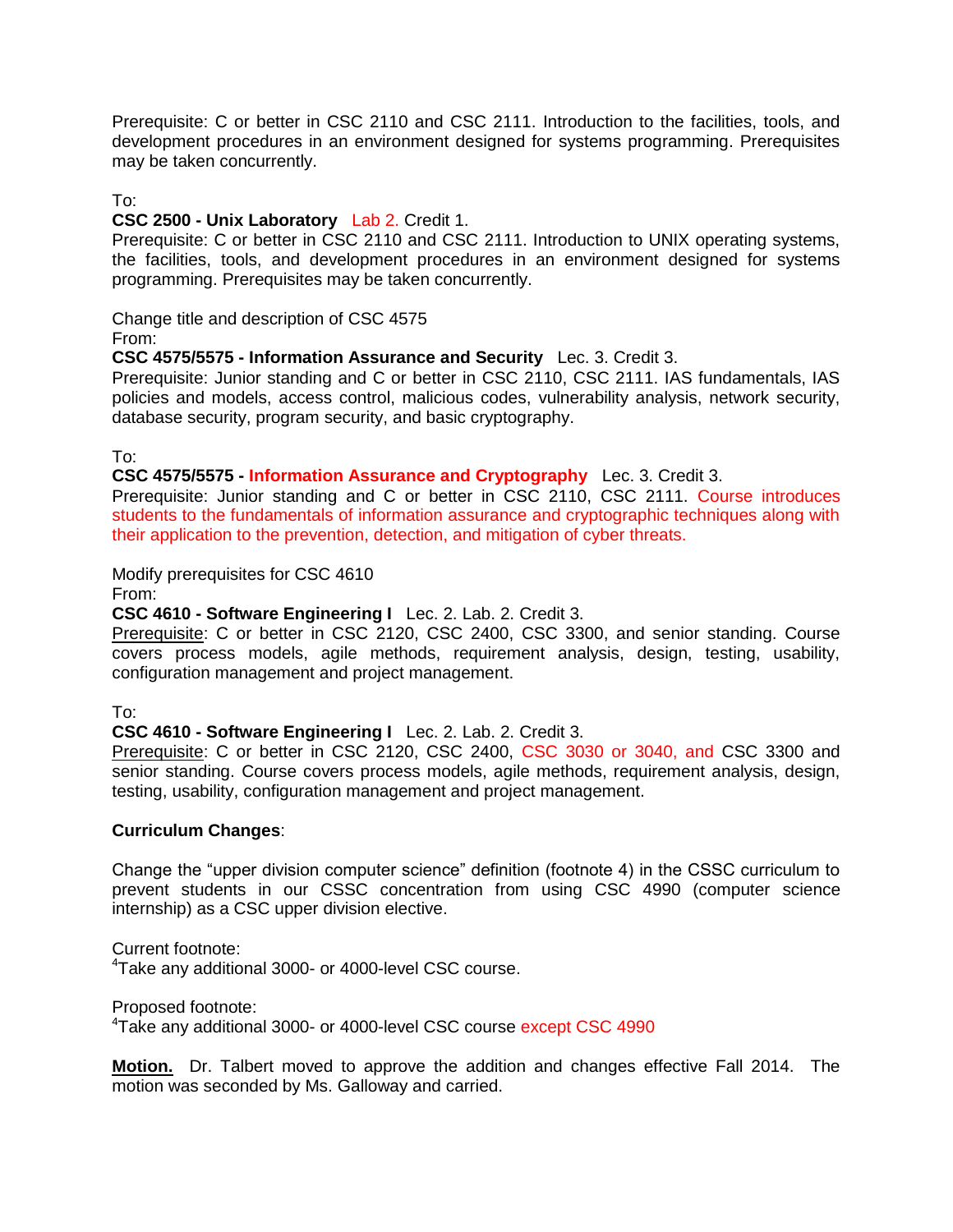## **12. Approval of Course and Curriculum Changes from the Department of Computer Science**

In a memorandum dated January 23, 2014, approval was requested for the following:

#### Course Changes:

Modify the prerequisites for CSC 2560. From:

# **CSC 2560 - Networks for Information Technologists** Lec. 3. Credit 3.

Prerequisite: C or better in CSC 2500 and CSC 2550. Course covers theoretical and practical aspects of computer networks from an information technology perspective. CSC 2500 may be taken concurrently.

To:

#### **CSC 2560 - Networks for Information Technologists** Lec. 3. Credit 3.

Prerequisite: C or better in CSC 2500 and CSC 2550. Course covers theoretical and practical aspects of computer networks from an information technology perspective. CSC 2500 may be taken concurrently.

Modify prerequisite for CSC 4710. From:

## **CSC 4710 (5710) - Design and Development of Human and Web Interfaces**  Lec. 3. Credit 3.

Prerequisite: C or better in CSC 2110, CSC 2111, and CSC 3030. A course in human-computer interaction, design and use interface development. It will expose students to tools, techniques, and ideas for designing effective human computer interfaces and discuss practical and legal aspects of accessibility.

To:

# **CSC 4710 (5710) - Design and Development of Human and Web Interfaces**

Lec. 3. Credit 3.

Prerequisite: C or better in CSC 2110, CSC 2111, and either CSC 3030 or CSC 3040. A course in human-computer interaction, design and use interface development. It will expose students to tools, techniques, and ideas for designing effective human computer interfaces and discuss practical and legal aspects of accessibility.

Change the grading scheme of CSC 4990 (Computer Science Internship) from receiving a traditional letter grade to being graded a either 'satisfactory' or 'unsatisfactory.'

**Motion.** Dr. Talbert moved to approve the course changes effective Fall 2014. The motion was seconded by Dr. Johnson and carried.

## Curriculum Changes:

- 1. Change "CSC Advance Core" requirement in the CSSC curriculum to "4000-level CSC elective" and drop the associated footnote #5.
- 2. In the CSSC curriculum, change footnote 3 as follows: Current footnote: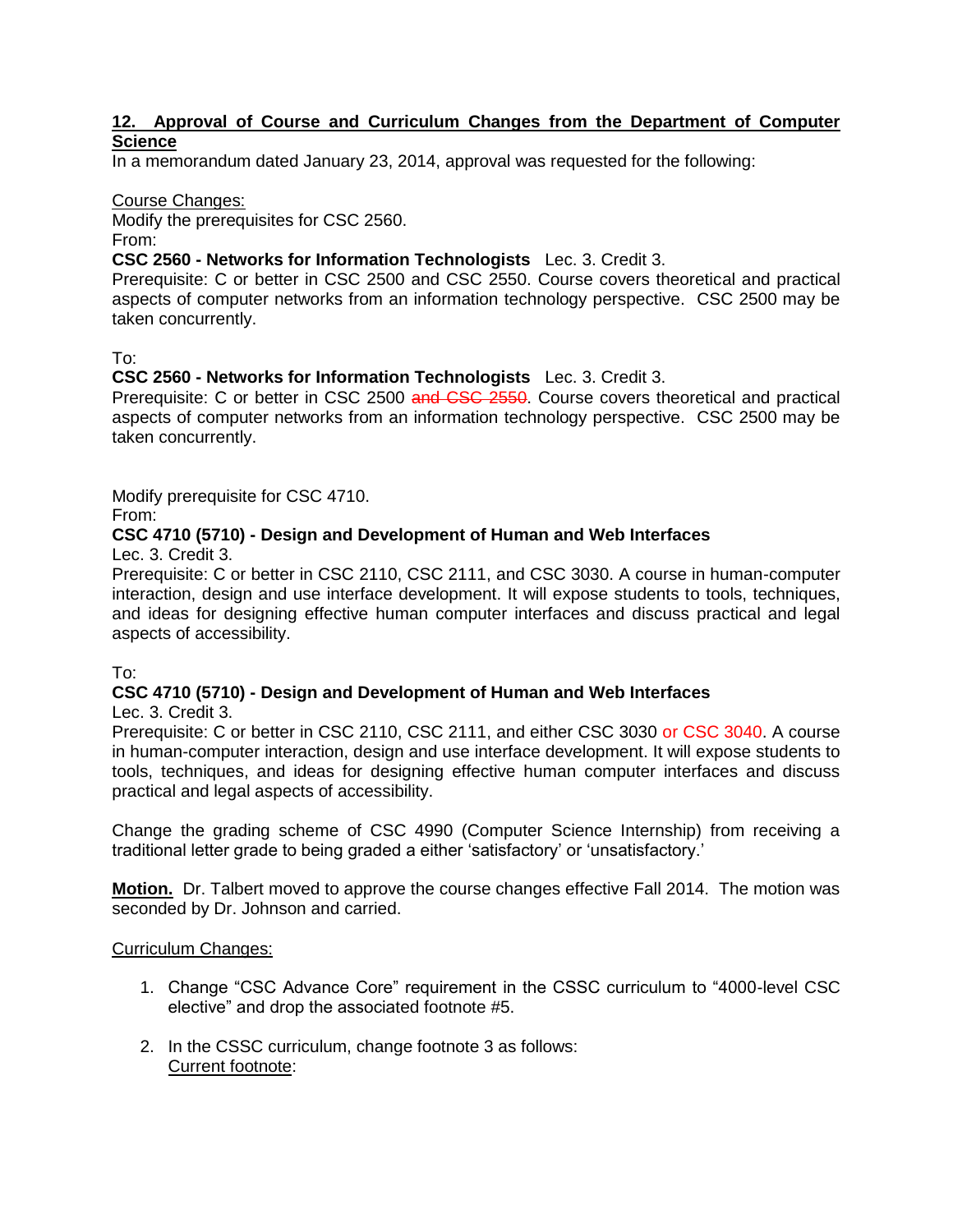Take at least one science sequence from BIOL 1114-BIOL 2110, CHEM 1110-CHEM 1120 , GEOL 1040-GEOL 1045 or PHYS 2110-PHYS 2120 and PHYS 2111 PHYS 2121 (laboratories for PHYS 2110-PHYS 2120).

#### Propose footnote:

Take at least one science sequence from BIOL 1105-BIOL 1114, BIOL 1105-BIOL 2110, CHEM 1110-CHEM 1120 , GEOL 1040-GEOL 1045 or PHYS 2110-PHYS 2120 and PHYS 2111 PHYS 2121 (laboratories for PHYS 2110-PHYS 2120). The two sequences must be in different disciplines.

3. In the CSIT curriculum, change footnote 3 as follows:

Current footnote:

Choose from BIOL 1115-BIOL 2110, CHEM 1110-CHEM 1120, GEOL 1040-GEOL 1045 or PHYS 2110-PHYS 2120 and PHYS 2111, PHYS 2121 (laboratories for PHYS 2110- PHYS 2120).

## Propose footnote:

Choose from BIOL 1105-BIOL 1114, BIOL 1105-BIOL 2110, CHEM 1110-CHEM 1120, GEOL 1040-GEOL 1045 or PHYS 2110-PHYS 2120 and PHYS 2111 PHYS 2121 (laboratories for PHYS 2110-PHYS 2120).

4. Add a footnote to the Junior-level 4-hour lab science to state that it must be in a different discipline that the required science sequence.

**Motion.** Dr. Talbert moved to approve the curriculum changes effective Fall 2014. The motion was seconded by Dr. Johnson and carried.

## **Other Such Matters**

## **Approval of Curriculum Changes from the School of Agriculture**

In a memorandum dated January 27, 2014, approval was requested for the following:

Curriculum Changes:

**We are dropping the Fall, Spring listing from AGBE 2100 to add planning flexibility. The School of Agriculture faculty has approved the change.**

From:

## **AGBE 2100 – Economics of Agriculture**

Fall, Spring. Lec. 3. Credit 3.

Economic principles as they relate to agriculture, and the place of agriculture and agribusiness in the national economy.

To:

## **AGBE 2100 – Economics of Agriculture**

Lec. 3. Credit 3.

Economic principles as they relate to agriculture, and the place of agriculture and agribusiness in the national economy.

**The catalog description for the course AGBE 3110 states that it is taught in the Fall. We are also dropping the Fall listing to add planning flexibility. The School of Agriculture faculty has approved the change.**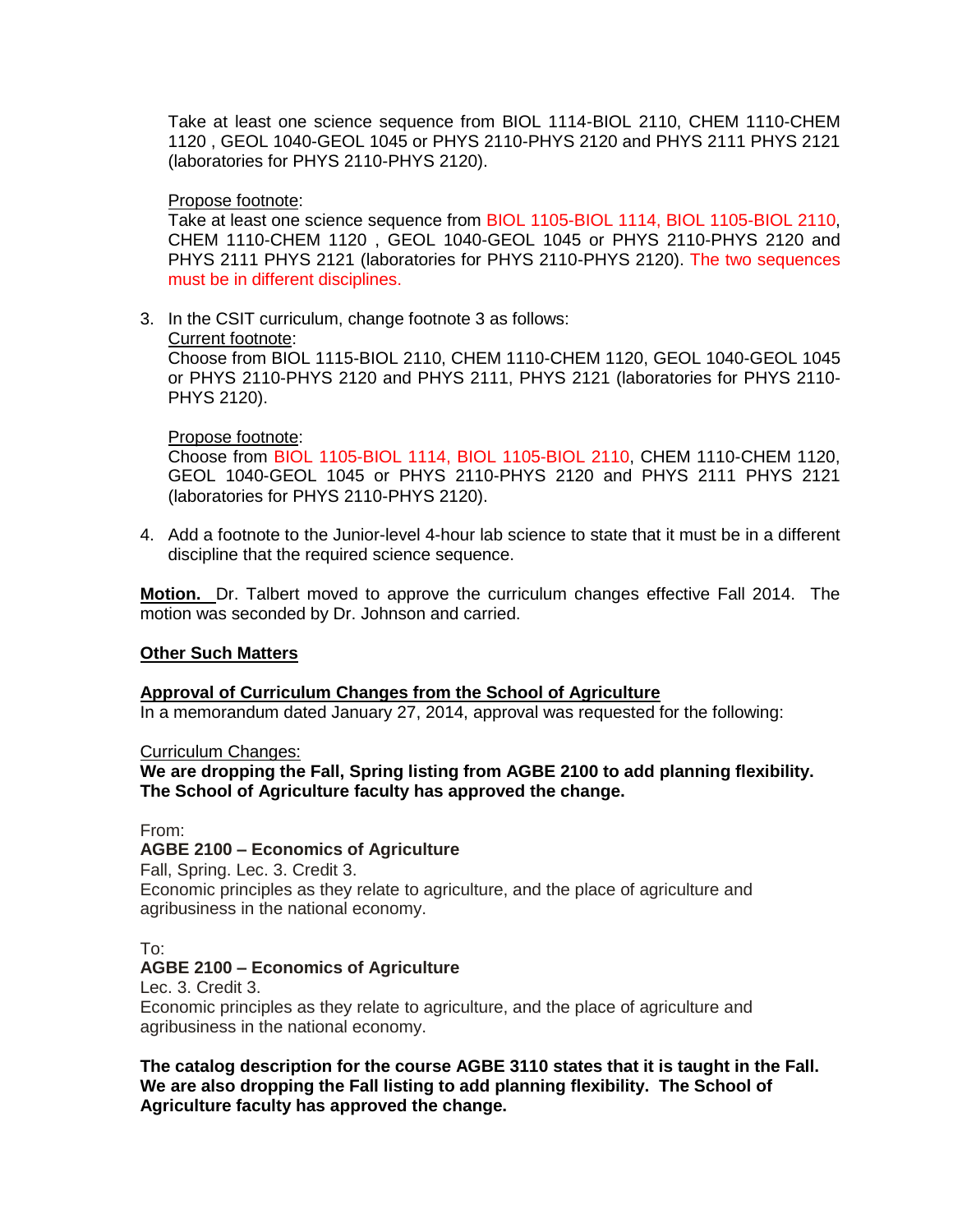From:

# **AGBE 3110 – Agricultural Marketing and Futures**

Fall. Lec. 3. Credit 3.

Institutions involved in marketing agricultural products and the use of futures and hedging.

## To:

# **AGBE 3110 – Agricultural Marketing and Futures**

Lec. 3. Credit 3.

Prerequisite: AGBE 2100. Institutions involved in marketing agricultural products and the use of futures and hedging.

## **The catalog description for the course AGBE 4030 does not include prerequisites and needs to have two added. We are also dropping the Spring listing to add planning flexibility. The School of Agriculture faculty has approved the change.**

From:

# **AGBE 4030 – Agribusiness Management**

Spring. Lec. 3. Credit 3.

Economics and business principles applied to farm management, resources allocation, budgeting, and records.

## To:

## **AGBE 4030 – Agribusiness Management**

Lec. 3. Credit 3.

Prerequisite: AGBE 2100 and AGBE 3400. Economics and business principles applied to farm management, resources allocation, budgeting, and records. Students who have not had prerequisites can request permission from the instructor.

**The catalog description for the course AGBE 4130 has senior standing as a prerequisite. This should not be a prerequisite for a policy class and should be deleted. A content based prerequisite is needed however and AGBE 2100 needs to be added as such. We are also dropping the Spring listing to add planning flexibility. The School of Agriculture faculty has approved the change.**

From:

## **AGBE 4130 – Agricultural Policy**

Spring. (E) Lec. 3. Credit 3.

Prerequisite: Senior standing. Rural and urban values, farm problems, relationship of agriculture to public policy, policy vs. programs, and appraisal of program results.

To:

## **AGBE 4130 – Agricultural Policy**

Lec. 3. Credit 3.

Prerequisite: AGBE 2100. Rural and urban values, farm problems, relationship of agriculture to public policy, policy vs. programs, and appraisal of program results.

**The School of Environmental Studies has requested that we include CHEM 3710 as an appropriate prerequisite for AGRN 3210. This course would allow their students to take AGRN 3210 after completing CHEM 1010 and 3710 as prescribed by their curriculum.**